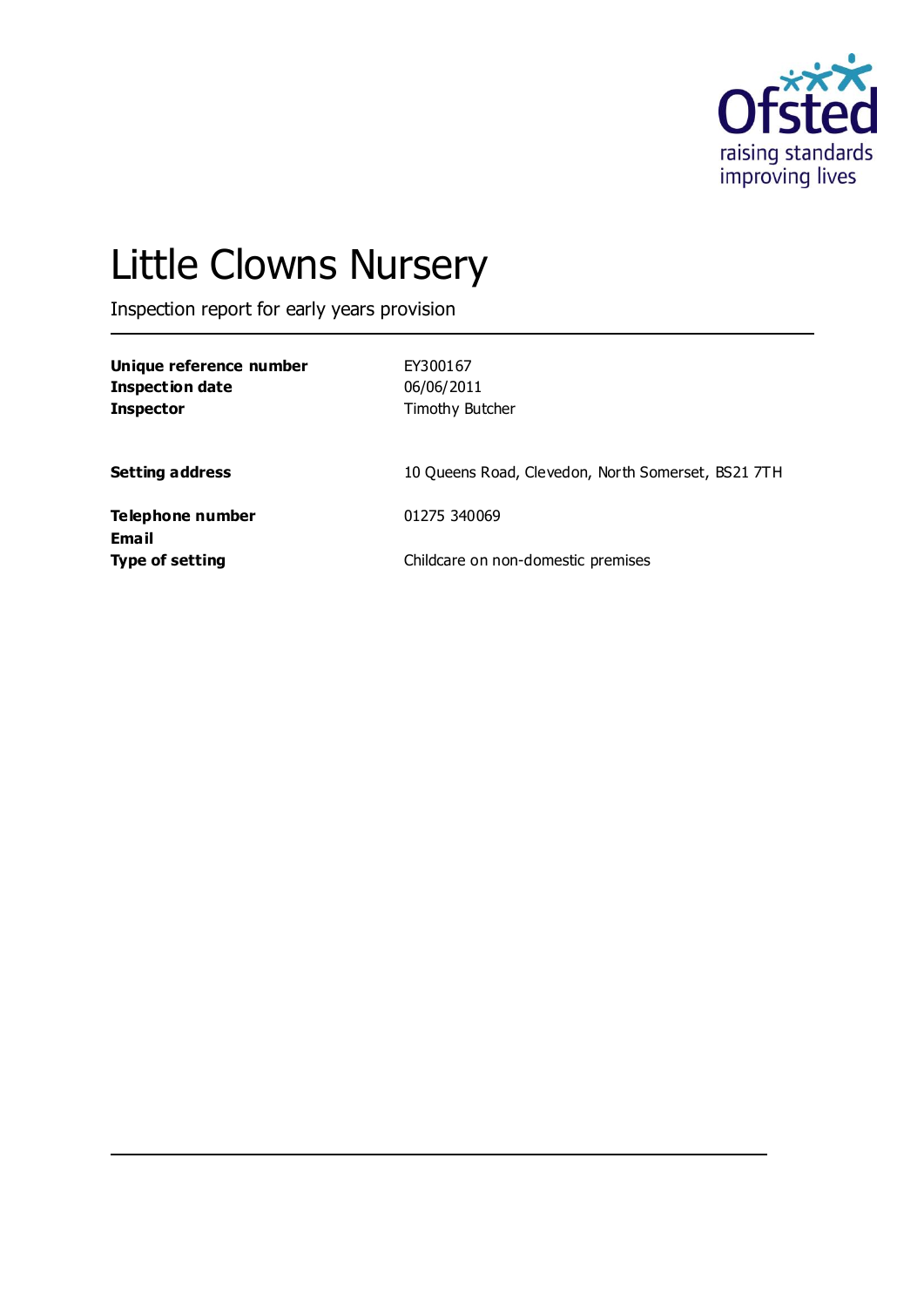The Office for Standards in Education, Children's Services and Skills (Ofsted) regulates and inspects to achieve excellence in the care of children and young people, and in education and skills for learners of all ages. It regulates and inspects childcare and children's social care, and inspects the Children and Family Court Advisory Support Service (Cafcass), schools, colleges, initial teacher training, work-based learning and skills training, adult and community learning, and education and training in prisons and other secure establishments. It assesses council children's services, and inspects services for looked after children, safeguarding and child protection.

If you would like a copy of this document in a different format, such as large print or Braille, please telephone 0300 123 1231, or email enquiries@ofsted.gov.uk.

You may copy all or parts of this document for non-commercial educational purposes, as long as you give details of the source and date of publication and do not alter the information in any way.

T: 0300 123 1231 Textphone: 0161 618 8524 E: enquiries@ofsted.gov.uk W: [www.ofsted.gov.uk](http://www.ofsted.gov.uk/)

© Crown copyright 2011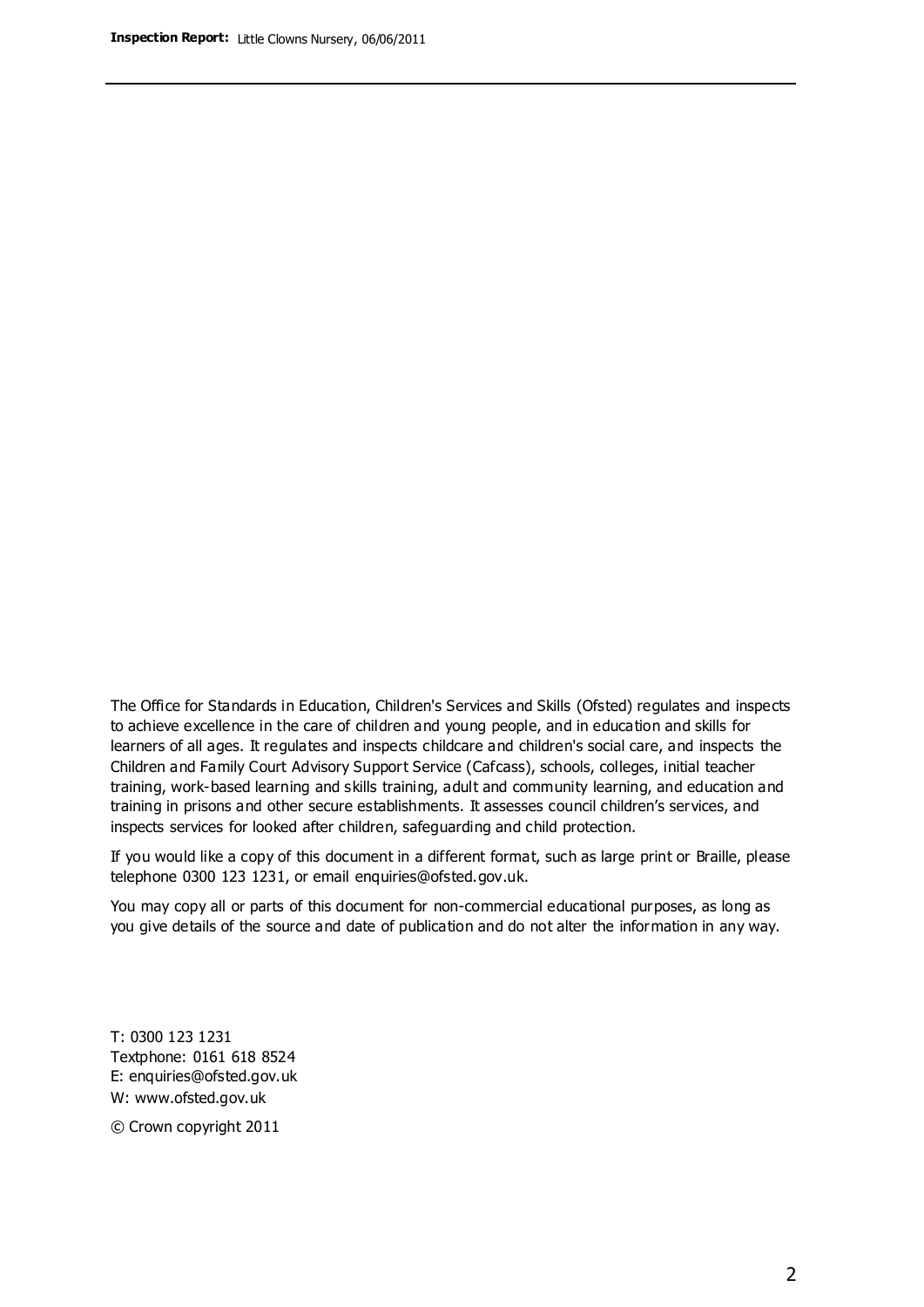# **Introduction**

This inspection was carried out by Ofsted under Sections 49 and 50 of the Childcare Act 2006 on the quality and standards of the registered early years provision. 'Early years provision' refers to provision regulated by Ofsted for children from birth to 31 August following their fifth birthday (the early years age group). The registered person must ensure that this provision complies with the statutory framework for children's learning, development and welfare, known as the *Early* Years Foundation Stage.

The provider must provide a copy of this report to all parents with children at the setting where reasonably practicable. The provider must provide a copy of the report to any other person who asks for one, but may charge a fee for this service (The Childcare (Inspection) Regulations 2008 regulations 9 and 10).

The setting also makes provision for children older than the early years age group which is registered on the voluntary and/or compulsory part(s) of the Childcare Register. This report does not include an evaluation of that provision, but a comment about compliance with the requirements of the Childcare Register is included in Annex B.

Please see our website for more information about each childcare provider. We publish inspection reports, conditions of registration and details of complaints we receive where we or the provider take action to meet the requirements of registration.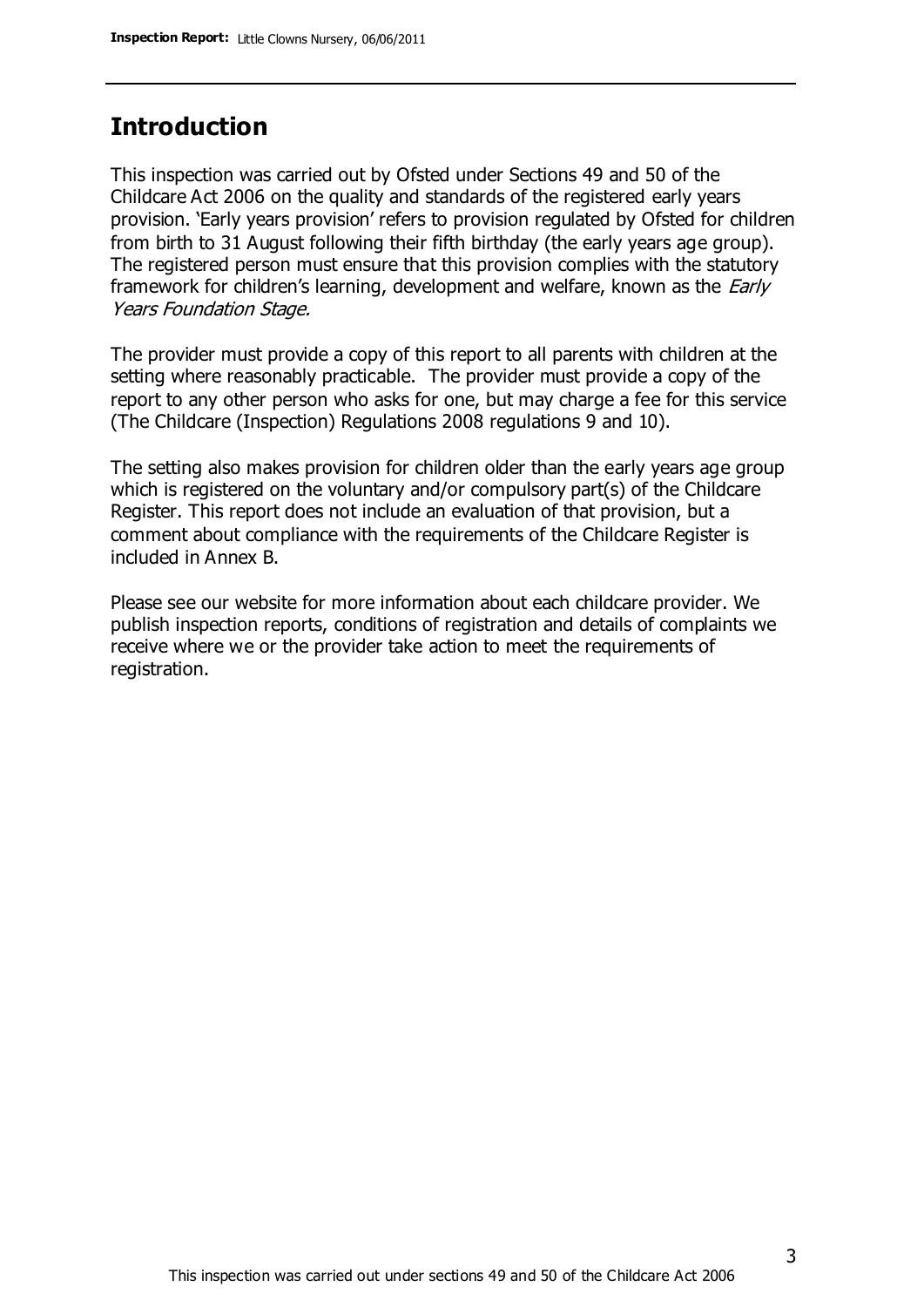# **Description of the setting**

Little Clowns Day Nursery is one of two nurseries run by a limited company. It opened in 1990 and operates from two levels of a large Victorian house in Clevedon, North Somerset. There is a fully enclosed area for outdoor play for older children. The baby unit operates from a separate annexe in the grounds, and it has its own outside area that has an all weather surface. The nursery is registered on the Early Years Register and the compulsory and voluntary parts of the Childcare Register. The nursery may care for no more than 48 children under eight years; of these, not more than 48 may be in the early years age group, and of these, not more than 12 may be under two years at any one time The nursery is open each weekday, for 51 weeks of the year, from 8am to 5.30pm, or to 6pm by special arrangement.

There are currently 71 children on roll. The setting is in receipt of funding for nursery education. The nursery currently supports a number of children who speak English as an additional language. There are 11 members of staff who work directly with children. Eight members of staff hold appropriate early years qualifications to level 3, one member of staff holds a level 2 qualification, and one member of staff is working towards a level 3 qualification.

## **The overall effectiveness of the early years provision**

Overall the quality of the provision is satisfactory.

Children are happy and enjoy their time at the nursery. They currently make satisfactory progress in their learning and development overall, because the attentive staff team support children well. However, the planning processes require further development for children to make even better progress. Children enjoy a safe environment in which to play and their welfare is successfully promoted. The nursery do not keep a daily record of children looked after on the premises, because their hours of attendance are inconsistently recorded. There is a clear commitment to the continuous improvement of the provision and this leads to improved outcomes for children. However, the breach in requirements and current weakness in planning and wider partnership working, undermines the secure improvements made in other areas of the provision.

## **What steps need to be taken to improve provision further?**

To meet the specific requirements of the EYFS, the registered person must:

 $\bullet$  keep a daily record of children looked after on the premises that includes their hours of attendance. (Documentation)

20/06/2011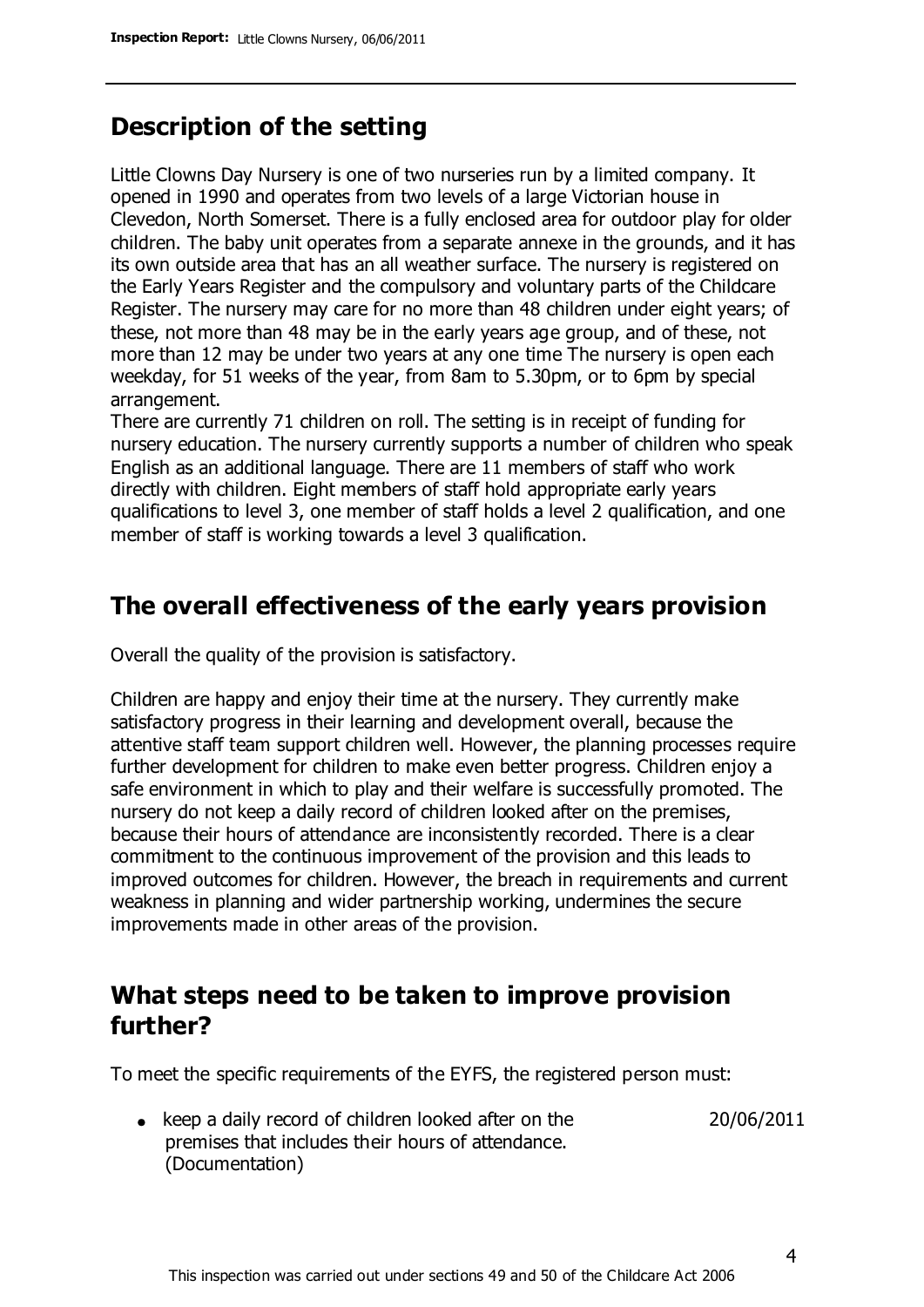To further improve the early years provision the registered person should:

- develop the observational assessment process to more clearly identify children's next steps in development
- develop further the partnerships with other settings to further enhance the continuity of care for children.

# **The effectiveness of leadership and management of the early years provision**

The staff have a suitable awareness of safeguarding issues to protect children. All adults working directly with children have been suitably checked or else they are suitably supervised to ensure children's safety while checks are being carried out. The nursery carries out a thorough risk assessment of the premises and for outings. Potential hazards to children are successfully minimized. Records show that a visual check is undertaken daily. An accurate record of children's attendance is not always kept, and this is a breach of a Legal Requirement. The provider has been asked to take action to remedy this. The impact of the breach on children is small as the setting has other checks on attendance at other times in the day. The majority of policies and procedures are comprehensive and ensure the smooth and safe running of the nursery.

A particular strength of the setting is the well-established relationships with parents and carers. They are kept well informed about all aspects of their child's day and wellbeing, and this provides good continuity of care for babies and older children. Parents report positively about all aspects of the care provided, such as shown through their responses in questionnaires. They comment positively about the staff's warm and positive relationships with the children, and on the range of activities provided. Information about children's progress is regularly shared through discussion and through children's learning journals. Information about the activities of the day is on a display for all to see. Wider partnerships with other settings who also provide care for the children that attend are less well established, but the nursery is beginning to make these links with other settings through attendance at cluster meetings.

Resources are good, fit for purpose and often used well to achieve the planned goals in learning and development. The staff team work hard to ensure a welcoming, stimulating and child-friendly environment. Information displays are regularly updated to show children's creativity and learning. The outside areas for both babies and older children provide stimulating areas of activity for children across each area of learning. The staff are well deployed to support children's learning and are often proactive in providing additional resources in response to children's play. Equality and diversity is adequately promoted because the adults have a secure knowledge of each child's background and needs. Outcomes for individual children are improving and adults take suitable steps to close identified achievement gaps. Children learn about the community that they live in, such as through a visit to a nearby church, and through invited guests to the nursery who share their knowledge and expertise. The nursery is taking suitable steps to ensure resources and that the environment is sustainable.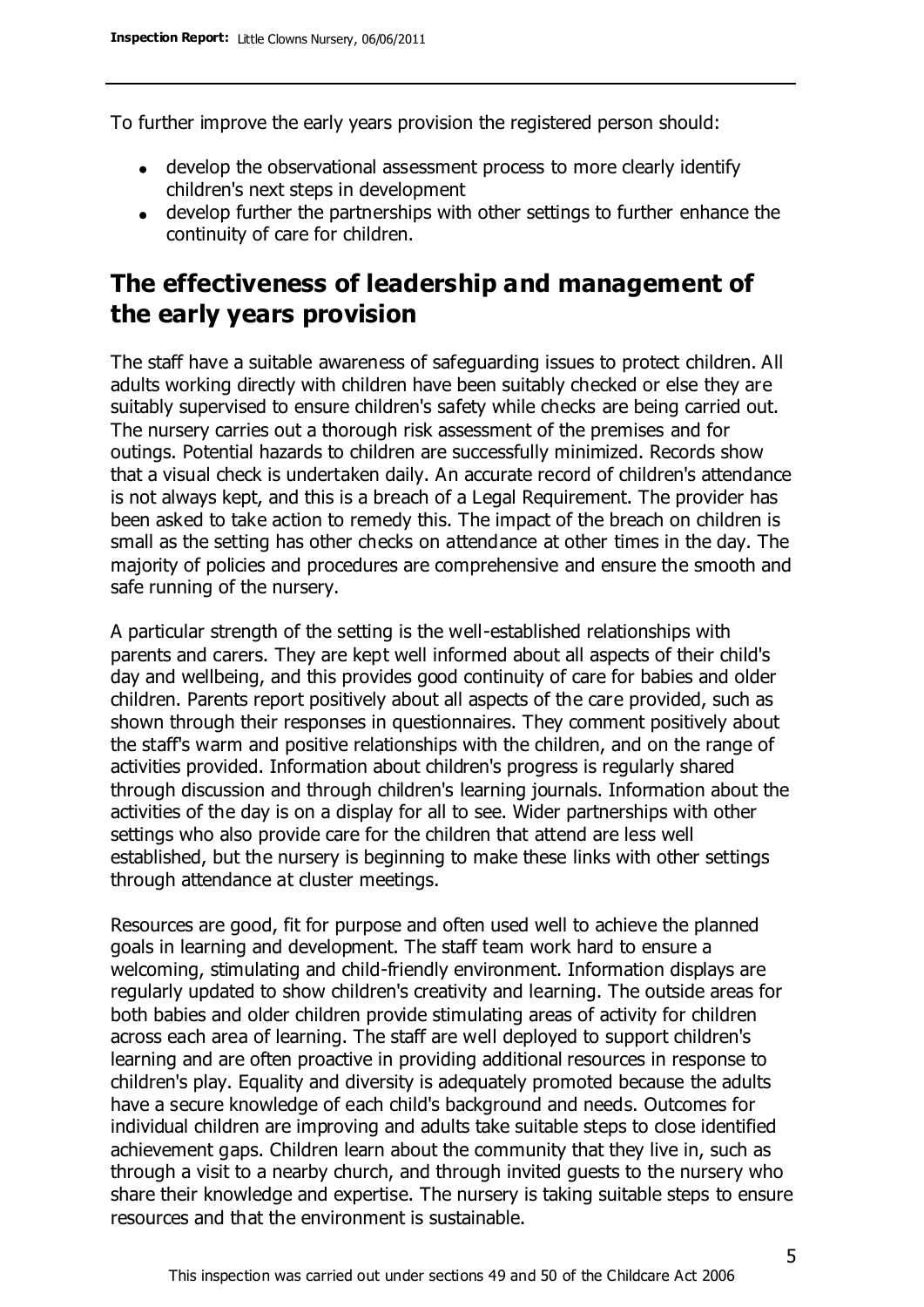Leaders and managers communicate ambition and drive satisfactorily. Evaluative processes provide an accurate diagnosis of the strengths and weaknesses of the setting. Actions taken are well targeted to bring about improvement to the early years provision, such as shown through the improvements to the outside area and the updating of resources. Since the last inspection the nursery has successfully developed their use of observation and assessment documentation. The nursery identified further improvements they wish to make to key elements in the planning process, and are seeking guidance from other professionals to address this. However, currently the staff are not wholly confident in planning processes and, as a result, children's progress is ineffectively tracked. This currently prevents children making more significant progress.

# **The quality and standards of the early years provision and outcomes for children**

All children make at least satisfactory progress towards the early learning goals in most areas of their learning and development, because the overall system for the observation, assessment and planning for children's progress is adequate throughout nursery. The staff team have a secure knowledge of the Early Years Foundation Stage and of child development. However, sometimes, weaknesses in the planning processes in both the baby unit and the main nursery rooms mean the quality of the planning is variable, children's next steps in development are inconsistently identified and children's progress is inconsistently tracked. This currently prevents children from making greater progress.

All children strongly benefit from the warm interactions with the supportive staff team. As a result, children are relaxed, confidently seek out adults and are happy and content. They suitably enjoy and achieve. Babies and older children display a strong sense of belonging. Babies show, by their facial expressions upon waking, that they feel secure. They show by the sounds they make in response to affection that they are forming secure relationships with the adults around them. Older children work well independently, as well as cooperating with their peers. For example they have great fun at the water tray, exploring and handling the objects that float and sink. They spontaneously share the whale figures and make space for each other to touch the ice cubes.

Children make satisfactory progress in their communication, literacy and numeracy skills. For example, a group of children are very well supported to count from one to six when helping to make up the paint for a creative activity. Each child takes a turn at spooning the paint into the pots, naming colours or adding the liquid. They extend their numeracy skills and are asked to think about 'one more'. They are thoroughly involved in the activity and take part confidently. They know to take turns, and spontaneously make space for each other so that others can have their turn. Older children generally secure the skills they require for future learning. They have regular access to the computer and take programmable toys into the garden to steer, and this helps them to suitably develop their information and communication technology skills. Babies are beginning to vocalise, repeat words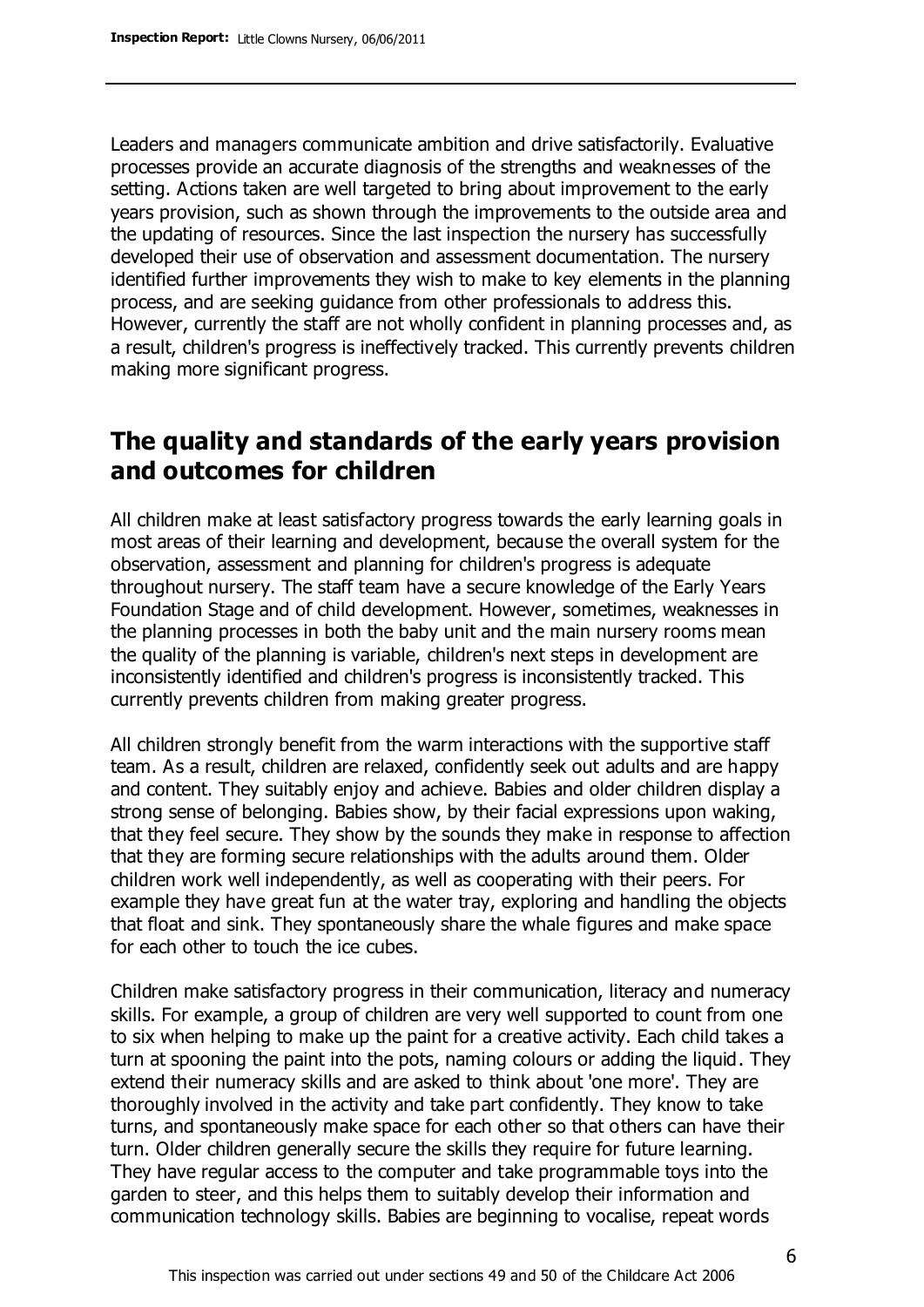and to use sounds, squeals and giggles in response to the adults around them. They are generally beginning to learn early skills to support future learning.

Children are well supported to learn independence skills and about healthy lifestyles. They take themselves to the toilet and enthusiastically show adults that they have washed their hands. They learn about healthy eating through cooking activities and at snack time, which is a relaxed and social time for children. Children and babies thoroughly enjoy the free flow activities to the outside in their respective rooms, and the good opportunities to be active and exuberant. Babies set themselves challenges to crawl or toddle over the step and outside, to a tray filled with shredded paper to explore the feel and the touch. They are attentively supported by staff to be safe when using the swing and slides. Older children regularly take their play outside and have great fun using the tyres to balance and to jump off, practising control of their bodies as they do so. Babies and young children show that they are content and settled because their health, physical and dietary needs are well met. The nursery is well-organised, free from hazards and the routines help children to be safe and secure.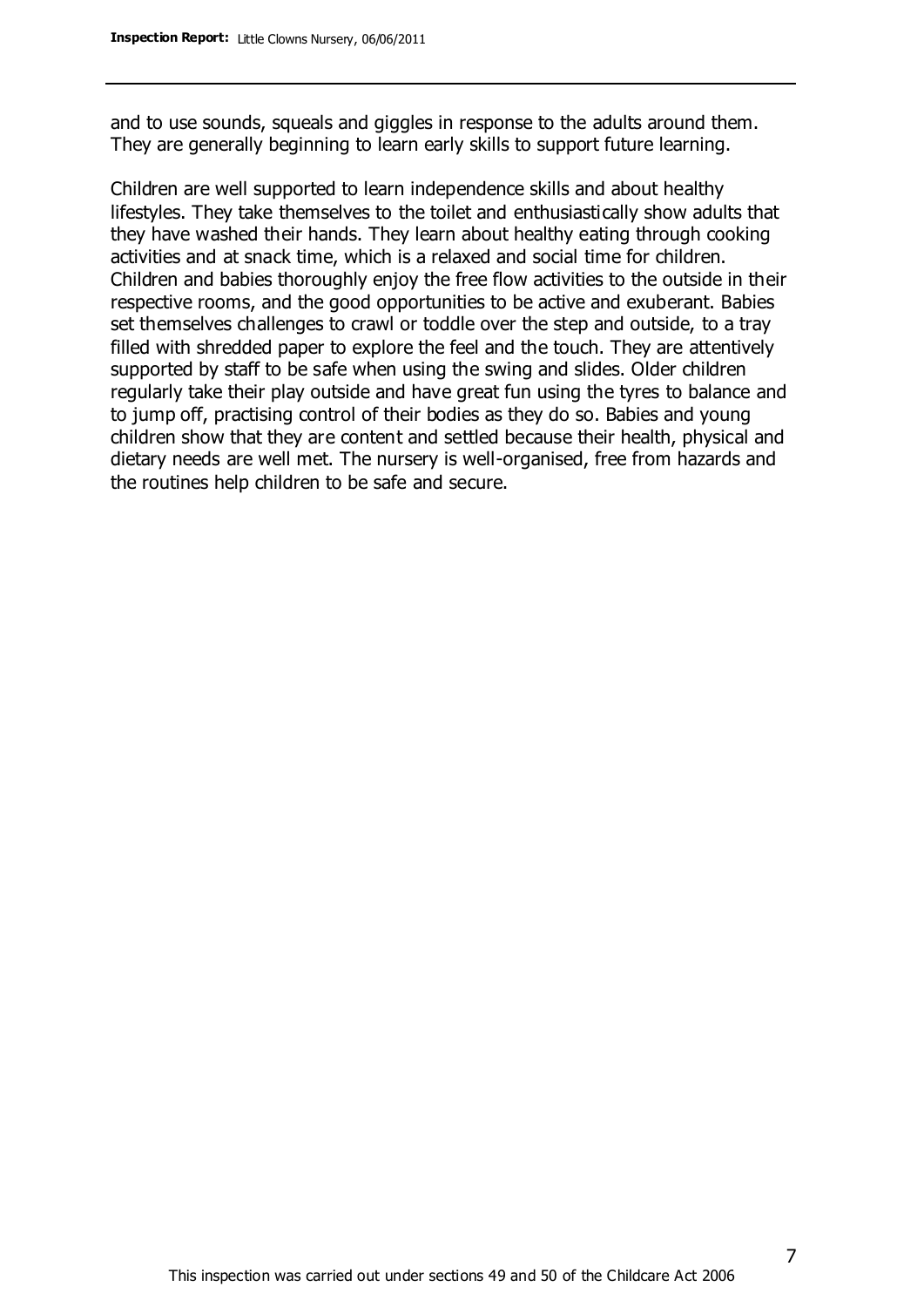# **Annex A: record of inspection judgements**

#### **The key inspection judgements and what they mean**

Grade 1 is Outstanding: this aspect of the provision is of exceptionally high quality Grade 2 is Good: this aspect of the provision is strong Grade 3 is Satisfactory: this aspect of the provision is sound Grade 4 is Inadequate: this aspect of the provision is not good enough

### **The overall effectiveness of the early years provision**

| How well does the setting meet the needs of the      |  |
|------------------------------------------------------|--|
| children in the Early Years Foundation Stage?        |  |
| The capacity of the provision to maintain continuous |  |
| improvement                                          |  |

#### **The effectiveness of leadership and management of the early years provision**

| The effectiveness of leadership and management of the             |   |
|-------------------------------------------------------------------|---|
| <b>Early Years Foundation Stage</b>                               |   |
| The effectiveness of leadership and management in embedding       |   |
| ambition and driving improvement                                  |   |
| The effectiveness with which the setting deploys resources        |   |
| The effectiveness with which the setting promotes equality and    | 3 |
| diversity                                                         |   |
| The effectiveness of safeguarding                                 |   |
| The effectiveness of the setting's self-evaluation, including the | 3 |
| steps taken to promote improvement                                |   |
| The effectiveness of partnerships                                 | 3 |
| The effectiveness of the setting's engagement with parents and    |   |
| carers                                                            |   |

## **The quality of the provision in the Early Years Foundation Stage**

The quality of the provision in the Early Years Foundation Stage  $\vert$  3

## **Outcomes for children in the Early Years Foundation Stage**

| <b>Outcomes for children in the Early Years Foundation</b>    |  |
|---------------------------------------------------------------|--|
| <b>Stage</b>                                                  |  |
| The extent to which children achieve and enjoy their learning |  |
| The extent to which children feel safe                        |  |
| The extent to which children adopt healthy lifestyles         |  |
| The extent to which children make a positive contribution     |  |
| The extent to which children develop skills for the future    |  |

Any complaints about the inspection or report should be made following the procedures set out in the guidance available from Ofsted's website: www.ofsted.gov.uk